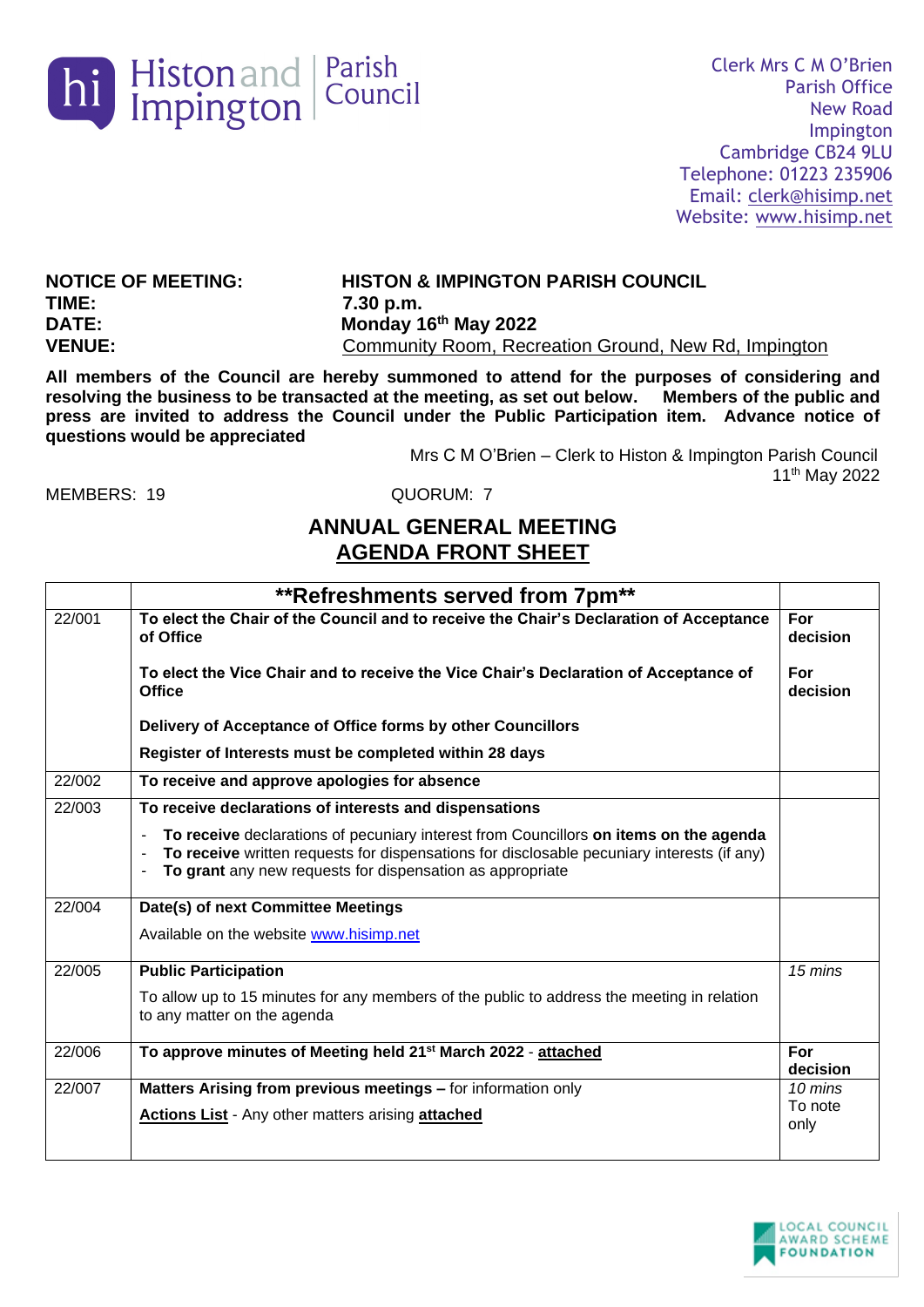| 22/008 | To accept Committee Reports, to note actions                                                                                                                              | 5 mins          |
|--------|---------------------------------------------------------------------------------------------------------------------------------------------------------------------------|-----------------|
|        | Planning Committee - draft minutes 5 <sup>th</sup> April, 26 <sup>th</sup> April 2022 attached. Next meeting due<br>17th May (election of Committee Chair)                | To note         |
|        | Finance & Asset Committee - draft minutes 3 <sup>rd</sup> May 2022 attached. Next meeting due<br>23rd May (election of Committee Chair), 27th June 2022                   |                 |
| 22/009 | <b>To Review and Accept</b>                                                                                                                                               | 5 mins          |
|        | Delegation arrangements to committees, sub committees, staff and other                                                                                                    | For<br>decision |
|        | local authorities - see agenda report attached<br>Terms of Reference for Committees - attached to be reviewed and accepted at<br>$\bullet$<br>relevant Committee meetings |                 |
| 22/010 | To confirm appointment:                                                                                                                                                   | 5 mins          |
|        | Proper Officer -Mrs C M O'Brien                                                                                                                                           | For             |
|        | Responsible Financial Officer - Mrs T King                                                                                                                                | decision        |
|        | Internal Auditor - Heelis and Hodge - Heather Heelis                                                                                                                      |                 |
| 22/011 | To appoint members to serve on the under mentioned existing Committees                                                                                                    | 20 mins         |
|        |                                                                                                                                                                           |                 |
|        | Employment & Transformation $-5 + 2$ ex officio<br>$\bullet$                                                                                                              | For             |
|        | Finance, Governance & Legal - 6 + 2 ex officio<br>$\bullet$                                                                                                               | decision        |
|        | Land, Assets & Infrastructure $6 + 2$ ex officio<br>$\bullet$                                                                                                             |                 |
|        | Nature & Biodiversity $-6 + 2$ ex officio<br>$\bullet$                                                                                                                    |                 |
|        | Planning & Development Consultation $-8 + 2$ ex officio<br>$\bullet$                                                                                                      |                 |
|        | Wellbeing, Recreation & Leisure $-6 + 2$ ex officio<br>$\bullet$                                                                                                          |                 |
|        | To receive nominations for Officers:                                                                                                                                      |                 |
|        | Allotment<br>$\bullet$                                                                                                                                                    | For             |
|        | <b>Rural Footpaths</b><br>$\bullet$                                                                                                                                       | decision        |
|        | Playground and open space Inspector<br>$\bullet$                                                                                                                          |                 |
|        | Tree Warden<br>$\bullet$                                                                                                                                                  |                 |
|        | County Council Highways Co-Ordinator                                                                                                                                      |                 |
|        | Youth Liaison                                                                                                                                                             |                 |
|        |                                                                                                                                                                           | For             |
|        | To appoint members, including Convenors, to serve on the under mentioned Working<br><b>Groups and Task &amp; Finish Groups as required:</b>                               | decision        |
|        | <b>Newsletter Editorial Team</b>                                                                                                                                          |                 |
|        | Forum Task & Finish<br>$\bullet$                                                                                                                                          |                 |
|        | Youth Shelter Task & Finish<br>$\bullet$                                                                                                                                  |                 |
|        | Cambridge Science Park North (CSPN)<br>$\bullet$                                                                                                                          |                 |
| 22/012 |                                                                                                                                                                           | 15 mins         |
|        | To Review and Accept (report attached)                                                                                                                                    | <b>All For</b>  |
|        | and adopt appropriate Standing Orders and Financial Regulations                                                                                                           | decision        |
|        | Arrangements (including legal agreements) with other local authorities, not-<br>$\bullet$<br>for-profit bodies and businesses                                             |                 |
|        | Representation on or work with external bodies and arrangements for<br>reporting back                                                                                     |                 |
|        | Inventory of land and other assets including buildings and office equipment                                                                                               |                 |